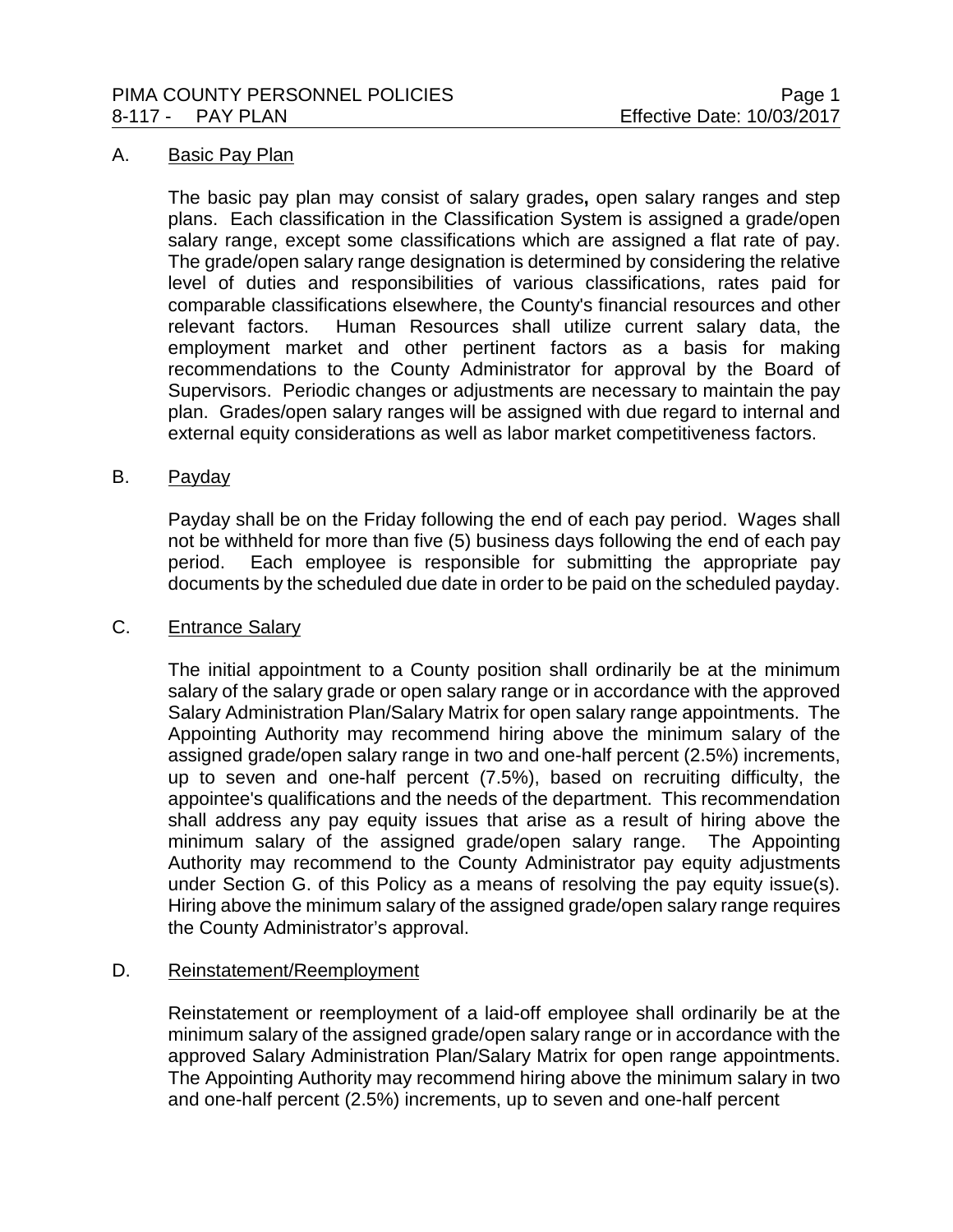D. (7.5%), based on recruiting difficulty, the appointee's qualifications and the needs of the department. Reinstatement or reemployment above the minimum salary of the pay grade/open salary range requires the County Administrator's approval.

## E. Reassignment

When an employee is reassigned, he/she shall retain the same salary held prior to the reassignment.

## F. Adjustment

1. Upward adjustment

When a higher salary grade/open salary range is made applicable to a classification, all employees in that classification shall be changed to the new grade/salary on the same effective date. Each employee shall be placed in the new grade/open salary range at a rate that results in the same salary held in the previous grade/open salary range. There shall be an increase in salary when more is necessary to reach the minimum salary of the new salary grade/open salary range or salary as determined by the approved Salary Administration Plan/Salary Matrix.

2. Downward Adjustment

When a lower salary grade/open salary range is made applicable to a classification, all employees in the classification shall be changed to the new grade/open salary range on the same effective date. Each employee shall be placed in the new grade/open salary range at a rate that results in the same salary held in the previous grade/open salary range. If the employee's previous salary exceeds the maximum of the salary grade/open salary range of the new classification, the employee shall retain the previous salary, resulting in no loss in pay. There shall be no increase to the employee's salary until his/her pay is within the salary range of the new classification.

## G. Pay Adjustment

At the request of an Appointing Authority, the County Administrator may approve a pay adjustment up or down in two and one-half percent (2.5%) increments in order to address pay equity issues and/or as is otherwise in the best interest of the County, provided no other pay policy applies. A downward adjustment requires written concurrence by the employee prior to implementation.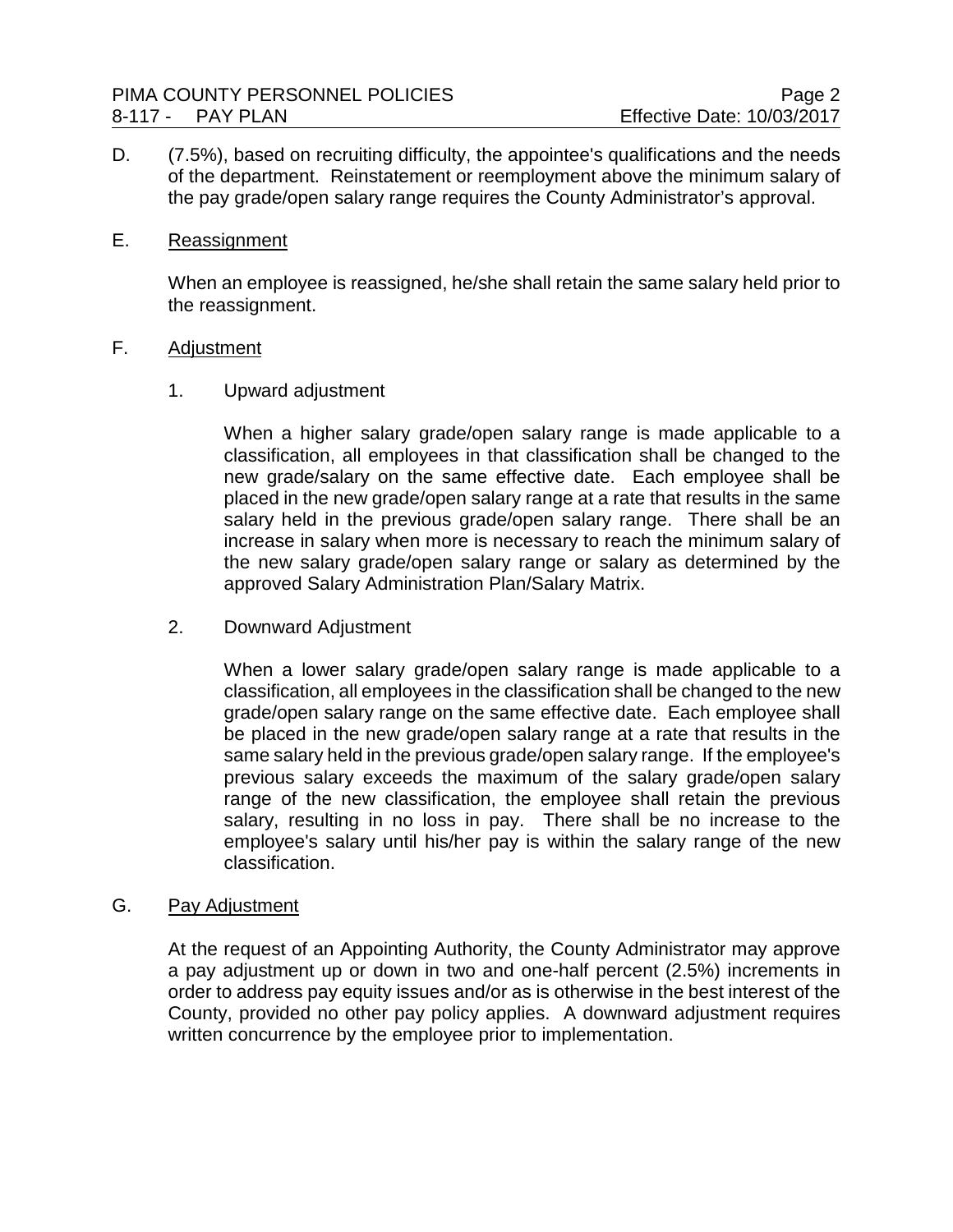## H. Promotion

When an employee is competitively promoted, his/her salary shall be raised up to five percent (5%), in two and one-half percent (2.5%) increments, provided it does not exceed the maximum salary of the new grade/open salary range, unless more is necessary to reach the minimum salary of the new grade/open salary range as determined by the approved Salary Administration Plan/Salary Matrix. Promotional increases in excess of the five percent (5%) require written approval by the County Administrator.

#### I. Demotion

When an employee is demoted or demotes for any reason, his/her salary shall be reduced to a salary in the grade/open salary range for the lower classification which shall result in lower pay of at least two and one-half percent (2.5%), unless waived by the County Administrator, and the salary shall not exceed the maximum salary of the new grade/open salary range.

#### J. Reappointment

The salary for an employee reappointed to a position in a classification assigned a lower compensation/salary grade shall be set in the same manner as for entrance salary. The Appointing Authority may recommend placement above the minimum salary of the assigned grade/open salary range in two and one-half percent (2.5%) increments, up to seven and one-half percent (7.5%), based on the reappointed employee's qualifications and the needs of the department. Hiring above the minimum salary of the assigned grade/open salary range requires the County Administrator's approval. The salary for an employee reappointed to a position in a classification assigned the same compensation/salary grade shall not decrease. A reappointed employee shall receive a salary increase only with the approval of the County Administrator, or when reappointed to a classification having an approved Salary Administration Plan/Salary Matrix and when such an adjustment is consistent with the Salary Administration Plan/Salary Matrix. In all other cases, a reappointed employee shall receive no increase in pay.

## K. Reclassification

1. When an employee is reclassified to a classification of a higher grade/open salary range, his/her salary shall be raised two and one-half percent (2.5%), provided it does not exceed the maximum salary of the new grade/open salary range, unless more is necessary to reach the minimum salary of the new grade/open salary range or salary as determined by the approved Salary Administration Plan**/**Salary Matrix.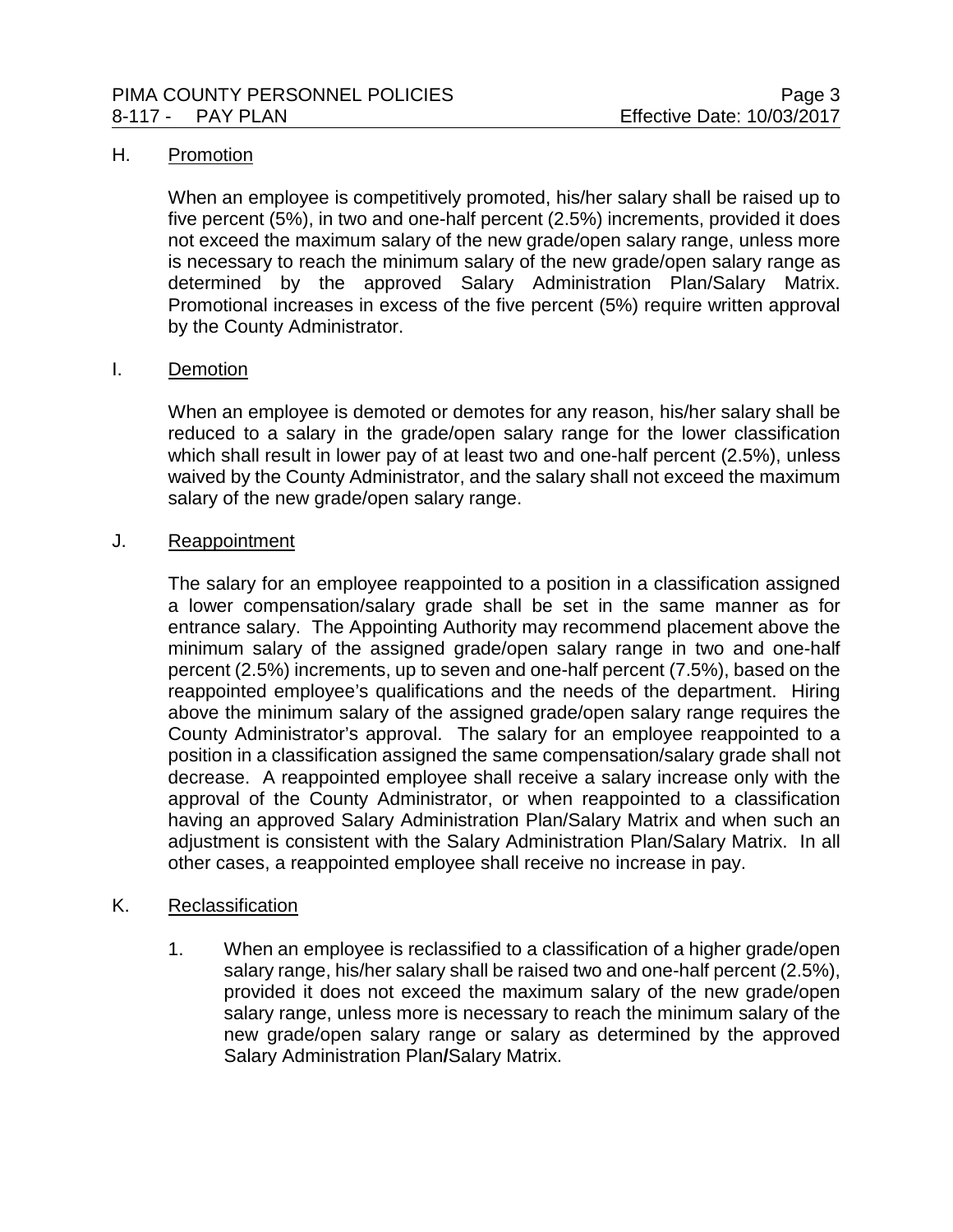K. 2. When an employee is reclassified to a classification of a lower grade/open salary range, he/she shall be placed in the new grade/open salary range at a rate that results in the same salary held in the previous grade/open salary range. If the employee's previous salary exceeds the maximum salary of the new grade/open salary range of the new classification, the employee shall retain the previous salary, resulting in no loss in pay. There shall be no increase to the employee's salary until his/her pay is within the salary range of the new classification.

# L. Detail

When an employee is detailed to a position with a higher salary grade/open salary range for more than fifteen (15) work days, his/her salary shall be raised five percent (5%), provided it does not exceed the maximum salary of the new grade/open salary range, unless more is necessary to reach the minimum salary of the new grade/open salary range or salary as determined by the approved Salary Administration Plan/Salary Matrix. After the detail is completed, the employee shall return to the same grade/open salary range and pay held before the detail, plus any salary increases which may have occurred during the detail.

## M. Merit Increase

When the Board of Supervisors appropriates funds for a merit increase, the Appointing Authority may grant an employee a two and one-half percent (2.5%) merit increase based upon an official performance review with the majority of the ratings being successful or above, provided no formal disciplinary action has occurred during the performance rating period. Merit increases shall be limited to one per year. In no case shall a merit increase raise an employee's salary above the maximum salary of the salary grade/open salary range unless approved by the Board of Supervisors.

## N. Open Range Classifications

1. Any adjustments to the incumbent employee's salary within an open range classification shall be determined by the Appointing Authority, based on a County Administrator approved Salary Administration Plan**/**Salary Matrix. In no case shall adjustment in the incumbent's salary raise the incumbent's salary above the maximum of the salary range.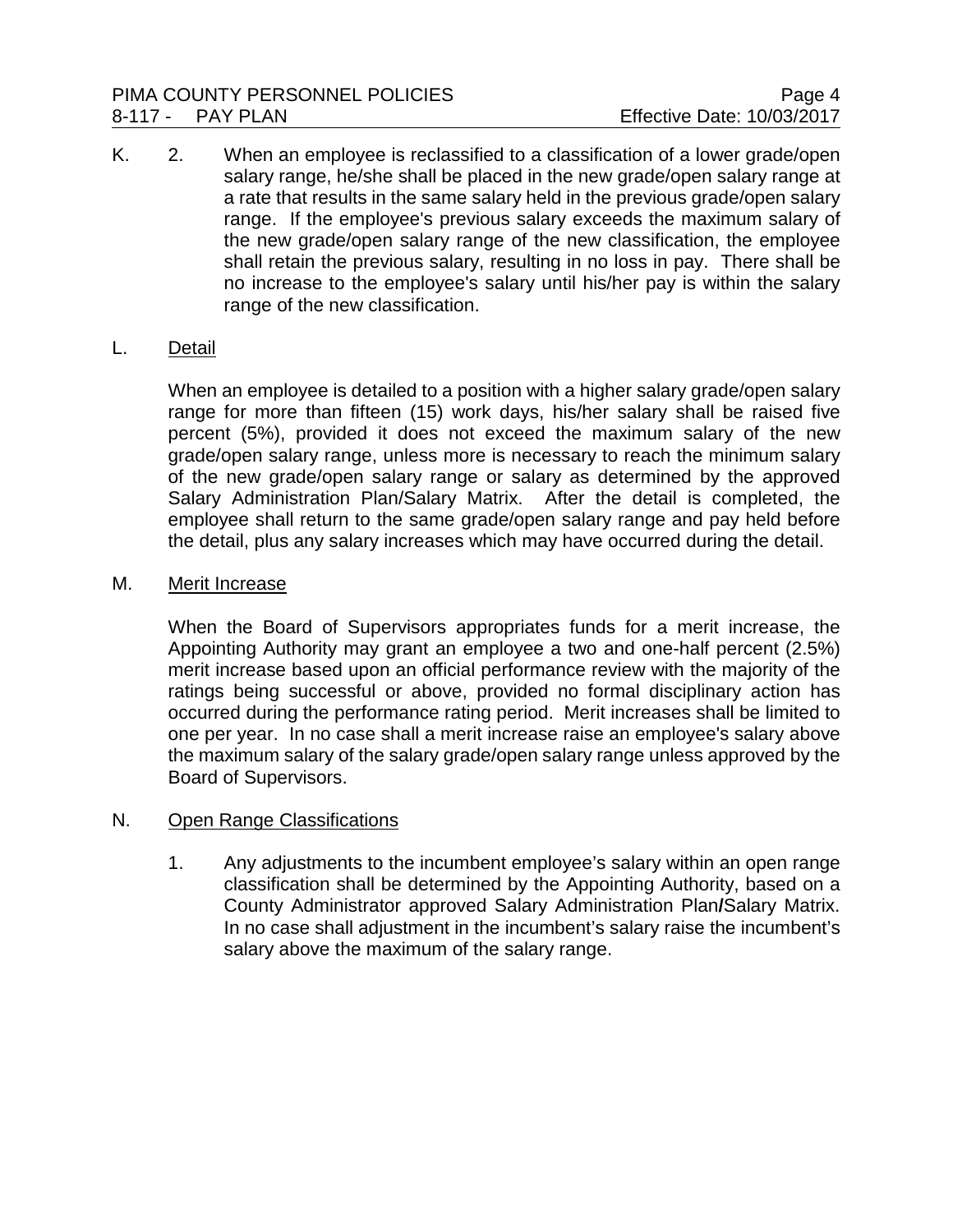N. 2. Merit increases shall be limited to one per year and may be awarded in a different manner than 8-117 M above and in accordance with the approved Salary Administration Plan. The merit increase shall be granted based upon a performance appraisal conducted pursuant to Merit System Rule 15, with the majority of the ratings being successful or above, provided no formal disciplinary action has occurred during the performance rating period. In no case shall a merit increase raise an employee's salary above the maximum of the salary range.

# O. Open Range Reappointments

- 1. When an employee in the classified service moves from a position with a salary grade to a position with an open salary range, the employee's salary shall remain the same, unless more is necessary to reach the starting salary of the open salary range as determined by the approved Salary Administration Plan/Salary Matrix. If the change in pay results from a competitive process, the department may offer the employee a lower salary based on internal equity issues or a higher salary up to five percent (5%), in two and one-half percent (2.5%) increments, provided it does not exceed the maximum of the salary of the new grade/open salary range, unless more is necessary to reach the minimum salary of the new grade/open salary range as determined by the approved Salary Administration Plan/Salary Matrix, when applicable. Open range reappointments in excess of five percent (5%) require written approval by the County Administrator.
- 2. When an employee moves from a position with an open salary range to a position with a salary grade, the employee's salary shall remain the same, unless more is necessary to reach the minimum salary of the salary grade. If the change in pay results from a competitive process, the department may offer the employee a lower salary based on internal equity issues or a higher salary up to five percent (5%), in two and one-half percent (2.5%) increments, provided it does not exceed the maximum of the new grade/open salary range or salary, unless more is necessary to reach the minimum salary of the new grade/open salary range as determined by the approved Salary Administration Plan**/**Salary Matrix, when applicable. Open range reappointments in excess of five percent (5%) require written approval by the County Administrator.
- 3. Salary placement for employees into classifications having an approved Salary Administration Plan**/**Salary Matrix shall be made in accordance with the approved Salary Administration Plan**/**Salary Matrix. This shall include placement for actions described in 8-117 H, I, J and K above.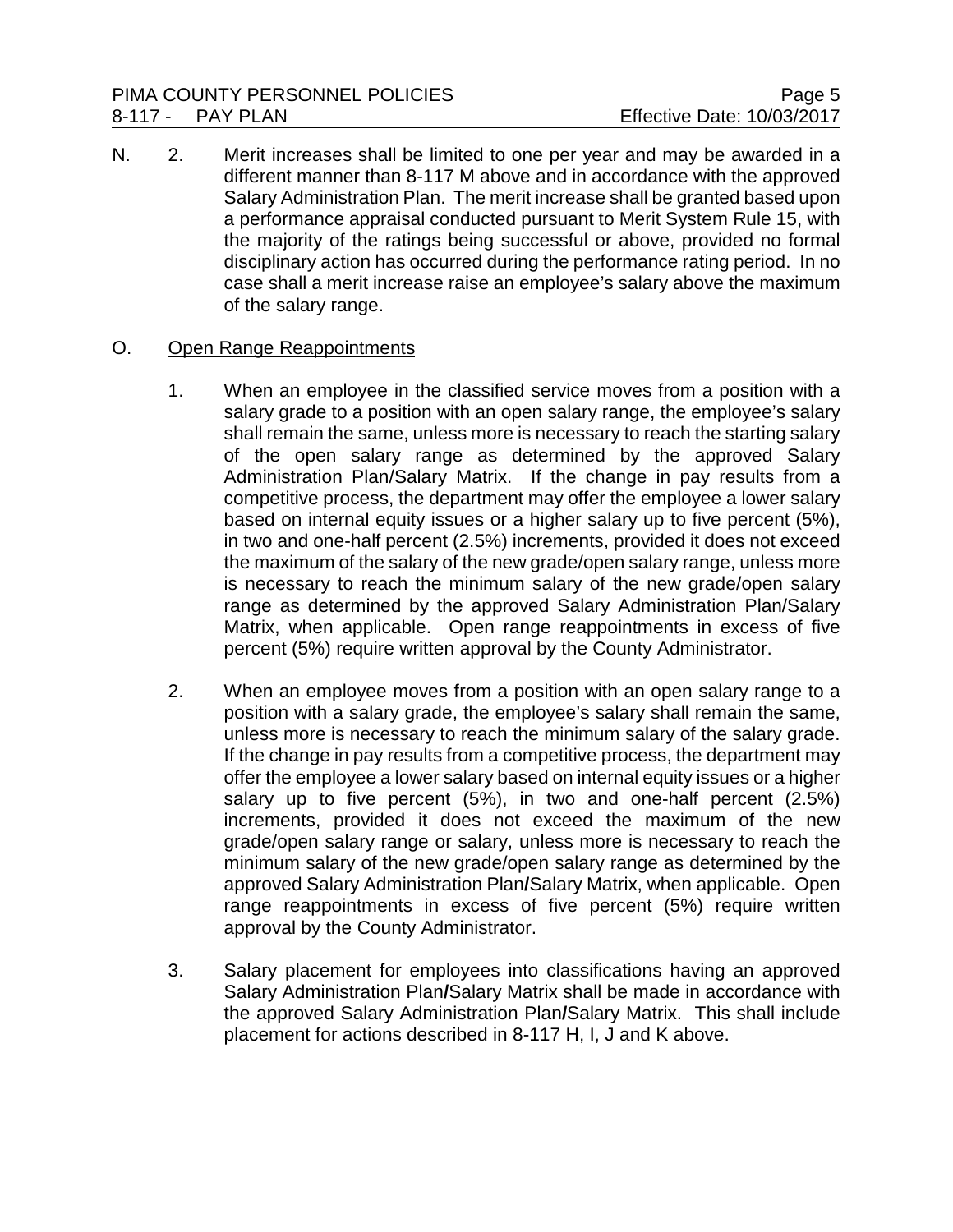## PIMA COUNTY PERSONNEL POLICIES **PROPRIATION** Page 6 8-117 - PAY PLAN Effective Date: 10/03/2017

# P. Anniversary Increases

When the Board of Supervisors appropriates funds for an anniversary increase, the Appointing Authority may grant an employee a two and one-half percent (2.5%) anniversary increase based upon an official performance review with the majority of the ratings being successful or above, provided no formal disciplinary action has occurred during the performance rating period. In no case shall an anniversary increase raise an employee's salary above the maximum salary of the salary grade/open salary range unless approved by the Board of Supervisors.

## Q. Multilingual Compensation

An eligible, qualified employee shall receive a pay adjustment in accordance with the table below:

| I EVEL    | <b>RATE</b>      | <b>REQUIREMENTS</b>                                                                    |
|-----------|------------------|----------------------------------------------------------------------------------------|
| Associate | $$0.25$ per hour | Employee must use multilingual skills at least<br>25%-49% of work time per pay period. |
| Journey   | \$0.50 per hour  | Employee must use multilingual skills 50% or<br>more of work time per pay period.      |

If multilingual compensation is rescinded or terminated, the employee shall return to the same pay held before the multilingual pay was initiated, plus any salary increases which may have occurred while the employee was receiving multilingual pay.

## R. Compensation Effective Date

- 1. The effective date for compensation actions defined in 8-117 F, G, and K above shall be the first day of the pay period following the County Administrator's approval, unless otherwise addressed in policy or by the Board of Supervisors directive. In all cases stated above, the County Administrator's approval shall be required.
- 2. The effective date for compensation actions defined in 8-117 H, I**,** J**,** L, and Q not requiring County Administrator approval, shall be the first day of a pay period unless otherwise stated below.
- 3. The effective date for compensation actions resulting from probation failure, to include, but not limited to involuntary demotion, shall be the date of service of notice of probation failure to the employee.